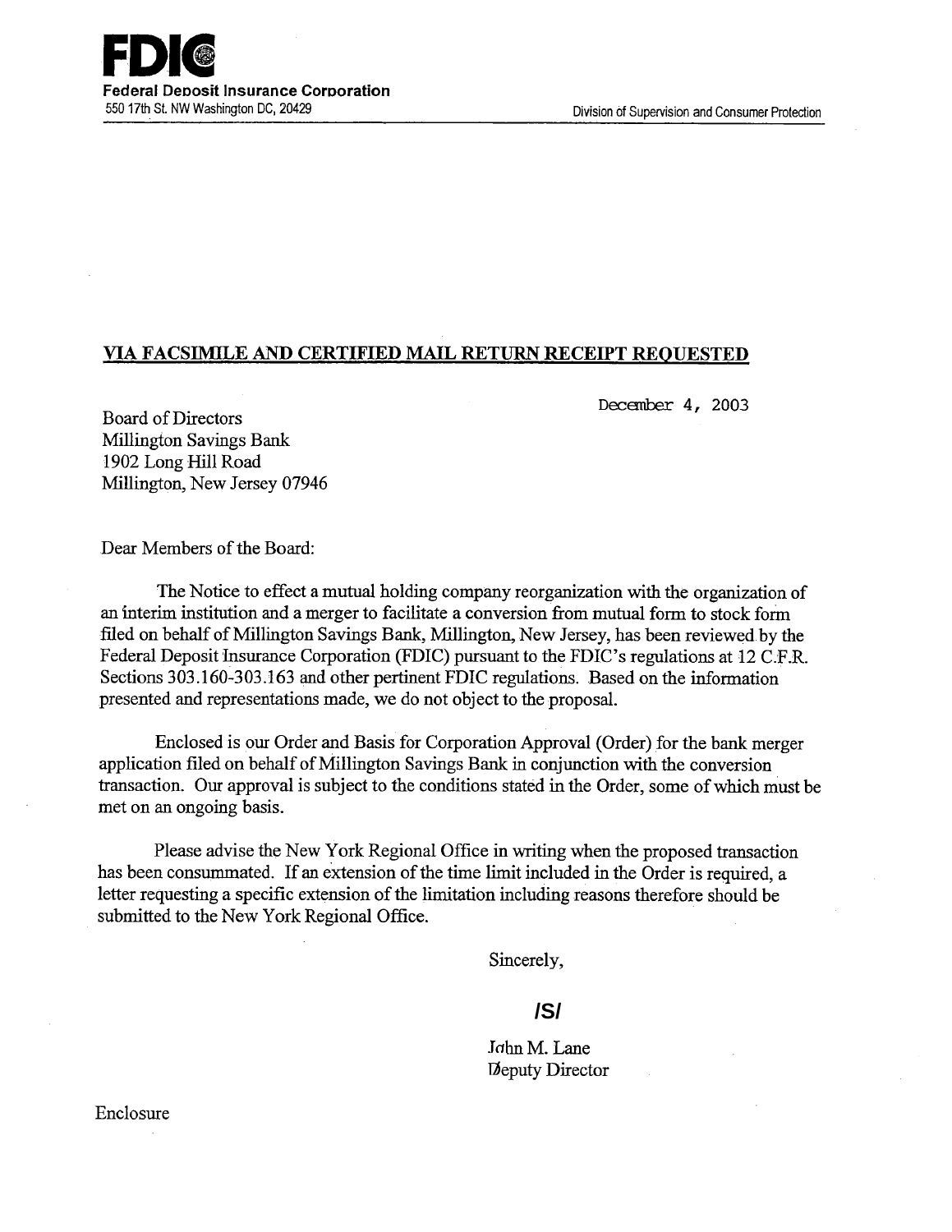#### FEDERAL DEPOSIT INSURANCE CORPORATION

## Millington Savings Bank Millington, Morris County, New Jersey

#### Application for Consent to Merge

### ORDER AND BASIS FOR CORPORATION APPROVAL

Pursuant to Section 18(c) and other provisions of the Federal Deposit Insurance Act (FDI Act), an application has been filed on behalf of Millington Savings Bank, Millington, New Jersey, currently a New Jersey-chartered mutual savings bank and Savings Association Insurance Fund (SAIF) member with total resources of  $$203,417,000$  and total deposits of  $$186,695,000$  as of September 30, 2003, for the FDIC's consent to merge with Millington Interim Savings Bank (Interim Bank), Millington, New Jersey, a proposed new interim New Jersey-chartered stock savings bank.

The merger is to put into effect Millington Savings Bank's reorganization from a New Jerseychartered mutual savings bank to a New Jersey-chartered stock savings bank. The reorganization includes the establishment of a federally-chartered, mid-tier stock holding company and a federally-chartered mutual holding company. Applications for the establishment of the holding companies; for conversion of Millington Savings Bank to a stock savings bank; and for Millington Savings Bank to be deemed a savings association for purposes of Section  $10(1)$  of the Home Owners' Loan Act, as amended, were filed with the Office of Thrift Supervision (OTS). Upon consummation of the reorganization, Millington Savings Bank will merge into an interim stock savings bank and become a wholly-owned subsidiary of the stock holding company, MSB Financial Corp. MSB Financial Corp. will in turn become a wholly-owned subsidiary of the mutual holding company, MSB Financial MHC. The resultant bank will retain the name of Millington Savings Bank, continue to be insured under the SAIF and provide the same banking business with the same management from the same locations as prior to the reorganization. The reorganization will not alter the competitive structure of banking in the bank's marketplace. The resultant bank's main office will remain at 1902 Long Hill Road, Millington, New Jersey. Notice of the proposed transaction, in a form approved by the FDIC, has been published pursuant to the FDI Act.

A review of available information, including the Community Reinvestment Act Statement of Millington Savings Bank discloses no inconsistencies with the purposes of the Community Reinvestment Act. The resultant institution is expected to continue to meet the credit needs of its entire community, consistent with the safe and sound operation of the institution.

In connection with the application, the FDIC has taken into consideration the financial and managerial resources and future prospects of the proponent banks and the resultant bank, and the convenience and needs of the community to be served. The FDIC has also taken into consideration the effectiveness of the insured depository institutions involved in the proposed merger transaction in combating money laundering activities. Having found favorably on all statutory factors and having considered other relevant information, including reports on the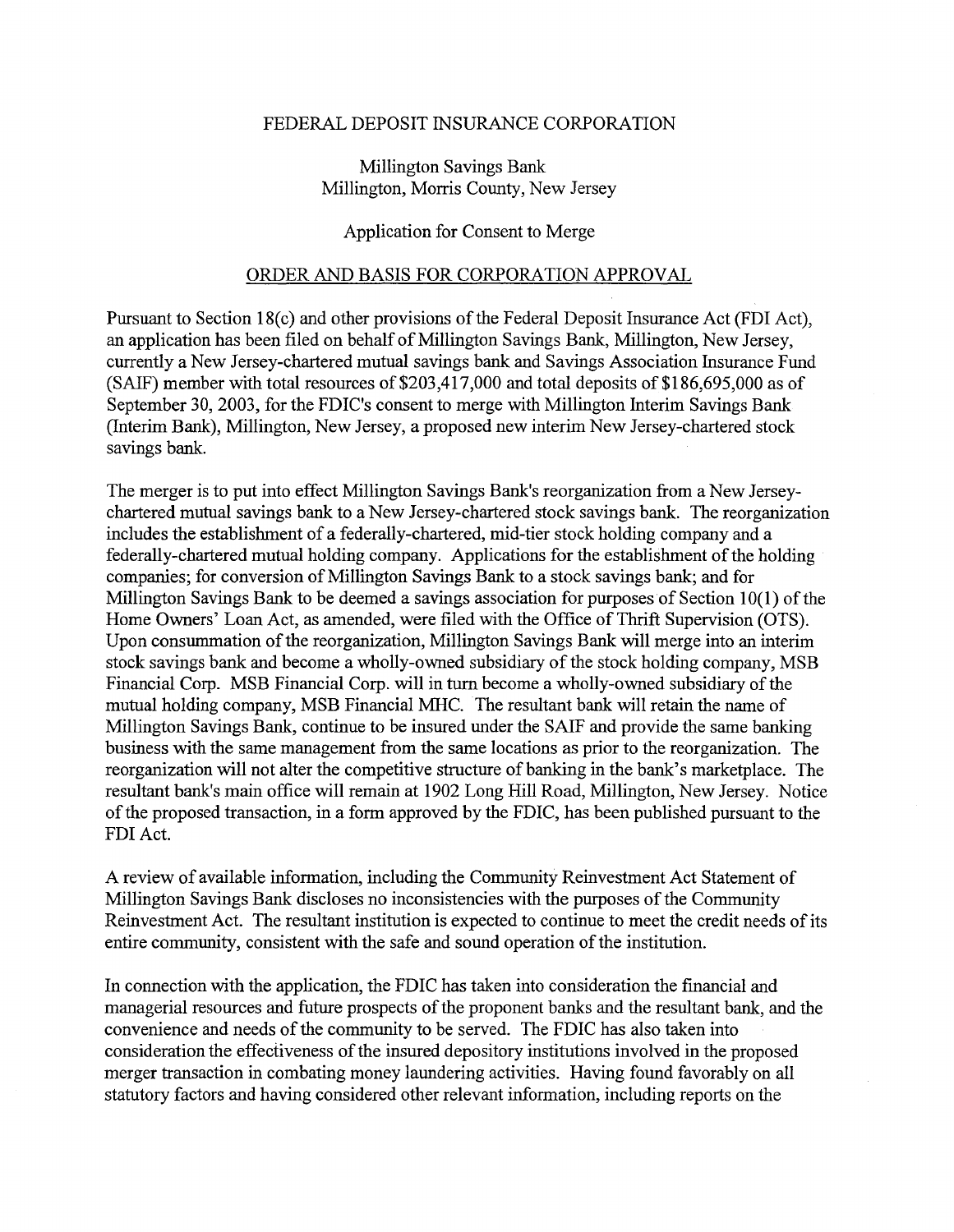competitive factors furnished by the Comptroller of the Currency, the Board of Governors of the Federal Reserve System, the OTS, and the Attorney General of the United States, it is the FDIC's judgement that the application should be and is hereby approved, subject to the following conditions:

- 1. That the transaction may not be consummated unless the Plan of Reorganization from mutual savings bank to mutual holding company receives prior approval by an affirmative vote of at least a majority of the total votes eligible to be cast by Millington Savings Bank's depositors;
- 2. That, except for the proposed transfer of stock to MSB Financial Corp., no shares of the stock of Millington Savings Bank shall be sold, transferred or otherwise disposed of, to any person (including any Employee Stock Ownership Plan) unless prior notice is provided to, and non-objection is received, from the FDIC;
- 3. That, prior to a sale, transfer, or other disposition of any shares of MSB Financial Corp., by MSB Financial MHC to any person (including any Employee Stock Ownership Plan), or a conversion of MSB Financial MHC to stock form, Millington Savings Bank will provide written notification to the FDIC and provide the FDIC with copies of all documents filed with the state and federal banking and/or securities regulators in connection with any such sale, transfer, disposition or conversion;
- 4. That, should any shares of stock of Millington Savings Bank be issued to persons other than MSB Financial Corp., any dividends waived by MSB Financial MHC must be retained by MSB Financial Corp., or Millington Savings Bank and segregated, earmarked, or otherwise identified on its books and records; such amounts must be taken into account in any valuation of the institution and factored into the calculation used in establishing a fair and reasonable basis for exchanging shares in any subsequent conversion of MSB Financial MHC to stock form; such amounts shall not be available for payment to or the value thereof transferred to minority shareholders, by any means including through dividend payments or at liquidation;
- 5. That, any change in proposed management, including the board of directors, will render this approval null and void unless such proposal is approved by the FDIC prior to the consummation of the proposed transaction;
- 6. That the proposed transaction may not be consummated unless and until the resultant bank has the authority to conduct banking business, and that its establishment and operation as a stock savings bank have been fully approved by the appropriate State of New Jersey officials, and MSB Financial Corp., and MSB Financial MHC, are granted approval by the Office of Thrift Supervision to become holding companies for Millington Savings Bank;
- 7. That, the transaction shall not be consummated sooner than fifteen calendar days after the date of this Order nor later than six months after the date of this Order, unless such period is extended for good cause by the FDIC; and